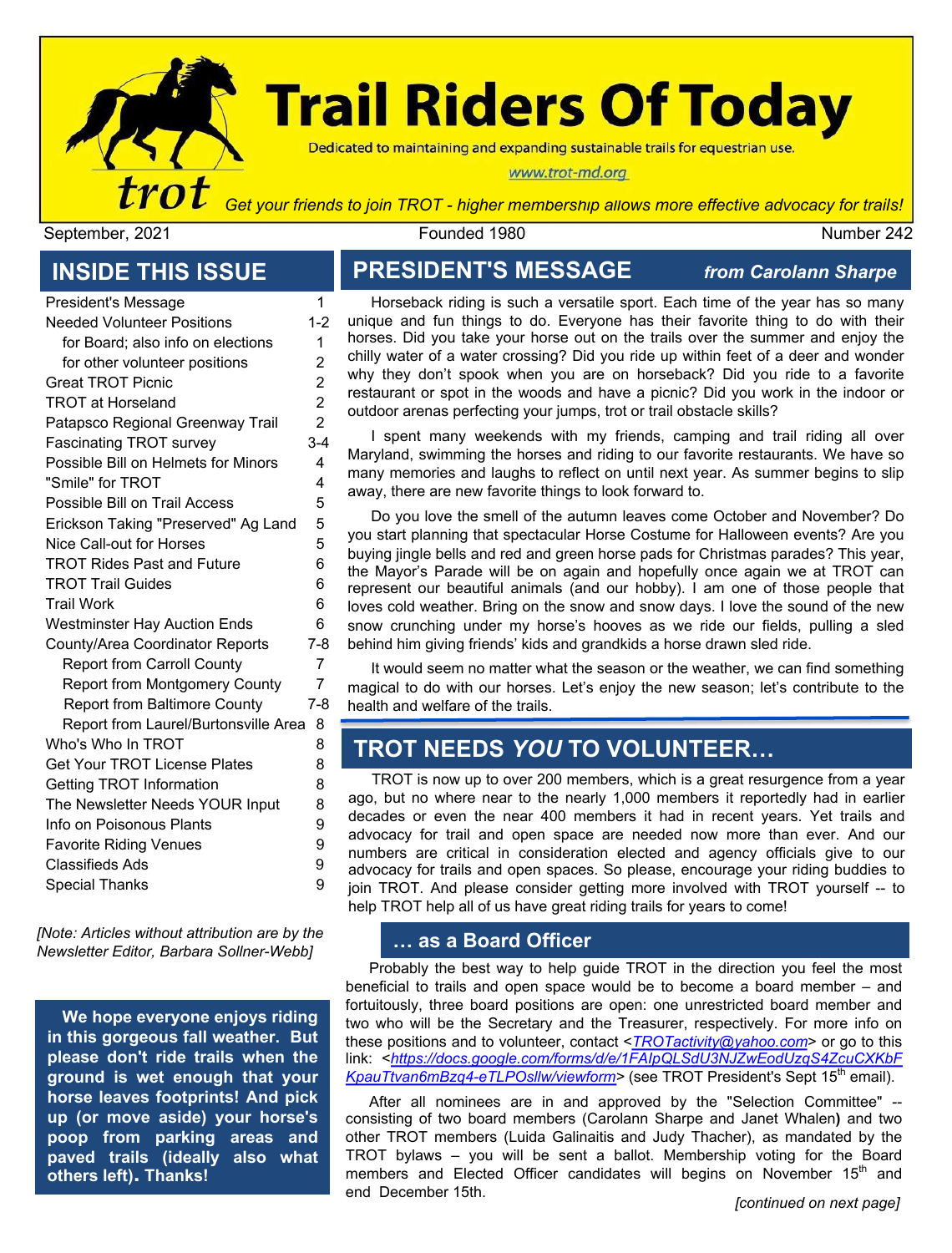#### **… for other key positions -** *continuation of "Volunteers article from previous page*

But there are MANY other TROT volunteer positions that need your help. These include (for a description of these positions, see the last newsletter in your files, or it will soon be posted at <*[www.trot-md.org](http://www.trot-md.org/)*>):

- Area Coordinator for any area you wish to designate
- County Coordinator for Carroll, Cecil, Harford, Howard, Montgomery, Prince George's, St. Mary's or any county not listed on p. 8
- IT Guru (i.e., webmaster, management of historical data) ß **REALLY NEEDED!!**
- Trail Ride Coordinator  $\leftarrow$  **REALLY NEEDED!** (see p. 6)
- Trail Work Coordinator (see p. 6)
- TROT-owned Equipment Inventory
- Logo Wear Coordinator
- Action Committee

PLEASE step up for one of these!

#### **TROT's GREAT PICNIC IN THE PARK**

On Sunday August 8<sup>th</sup>, TROT held a DELIGHTFUL membership picnic at the McKeldin area of Patapsco Valley State Park. If you came, you surely concur with that positive assessment; if you didn't come, you missed a swell time. The weather was perfect; the company great, the food totally yummy; and the talk on acupuncture by local vet and acupuncture specialist, Kerry Murphy, was MOST interesting! In fact, it was so interesting that we got Kerry to agree to



*[Vet Kerry Murphy giving talk on acupuncture and some of the meeting attendees]*

give a somewhat expanded version of this talk for a meeting of the entire TROT membership, probably sometime in the fall (and now with the delta resurgence, probably virtual). Stay tuned! At the picnic, there was also a raffle for baskets of goodies and president Carolann Sharpe gave an update of TROT activities. Thank you super much to Kerry for the fascinating talk, and to all the super folks on the organizing committee who put this event together!

### **TROT AT "HORSELAND" AT THE MARYLAND STATE FAIR**

This year's Maryland State Fair (August 26-September 6) again had a "Horseland" tent, at which TROT again had a booth (organized by Carolann Sharpe, which many great volunteers helped run). They felt it was a most worthwhile effort, helping educate a good number of (hopefully) future horse people about horses and trail riding. For instance, we heard that an attendee at last year's fair, who evidently had not thought much about horses before talking to the TROT members and others at the Horseland tent, is now active in horse therapeutics. As we all age, we need to educate future horse-people and trail riders.

### **PATAPSCO REGIONAL GREENWAY – Sykesville to McKeldin new trail**

As reported in more detail in the last TROT newsletter, efforts are underway to expand the current 12-miles of the envisioned 40-mile Patapsco Regional Greenway by adding an 8-mile Sykesville to McKeldin segment, in southeastern Carroll County. Currently, the preferred route for the segment most relevant to us trail riders runs south of the League of Maryland Horsemen, between Henryton Road and the Patapsco River.

There will be a virtual public meeting on this on Thursday, September 30th at 6 PM; <*[publicinput.com/prgsykesville>](https://nam02.safelinks.protection.outlook.com/?url=https%3A%2F%2Fu6075207.ct.sendgrid.net%2Fls%2Fclick%3Fupn%3DjvYSJkovw4Ancd4dPfgUDrbFOeMceJn2HlPWY3IYlzUEOSaJlEh5UCIFa4HPmT6wn970sWd8NkE4S4L43iZWf6u3aeEwGkiVXv9fHaj-2Bq6xZbKYdycnB8QMbph1y2eNw89lk-2FrG4BvSnNV7WkgnTb-2FPMxv9B-2FNMmqu1fLN19djUhl3Hjzz30Lmub6KkYbd3Yz9Zfj3lFktbZw3yjVxCBMQ-3D-3D_AIj_yLYOHszku8JDQN3NMnFskNI8vjCi5Se5VsnaqQL5GoxEhV7J-2F2Qu3ktptLjxIrGzRntQ5VlnYn7TGAIYVNsebmajqj3XVDvCc0BkGQXoNiq7Kie4UekV5UtQzkHVgGOwcocHwOZCmkT7-2FK-2FwPs2-2Bzp7lFFxhBqcLaRuBXN43cBnQgbTnijCcWYJktZjltHLrM-2FE6hD6Ivyi-2Bsnu5mnZrC0SnblEIJMidpG3boUhsvDsUq76wmD9-2FeWPQr5n5RNLuXYp4CR-2FV9reGhD68yxvkcDleUhuN6TF2-2FL7N7BWk00NsH9BRnmenL5yNuhbAiyzd0q7-2BHImMLGB59vLlN6g-2Bs2HEa5qejVYgVYkJebQ0VDcu7LgNTd2HR7nU3onfAi8i9h8YyIC6ZDg5kqP5ufr7h2-2FxBX2pvmTjxqK3jzAFNjl6vYLQUhlRp0byMVUBJ8dc3cbMlhMeu6x9-2FvKIvy5Ah28K-2FroHJZCiJAlnuGHxGdU-3D&data=04%7C01%7Cbsw%40jhmi.edu%7C97bcb28b20774d51c09608d97d06a6b4%7C9fa4f438b1e6473b803f86f8aedf0dec%7C0%7C0%7C637678289818542963%7CUnknown%7CTWFpbGZsb3d8eyJWIjoiMC4wLjAwMDAiLCJQIjoiV2luMzIiLCJBTiI6Ik1haWwiLCJXVCI6Mn0%3D%7C1000&sdata=nhl3fgj3%2FbgkepzSR5cC1jWd7LJCgmAqDCqiiqBTK3w%3D&reserved=0)*, and later you can hear a recording of it there. You can also provide your comments by emailing <*[prgsykesville@PublicInput.com>](mailto:prgsykesville@PublicInput.com).*

Also, if anyone who lives/boards/rides near there might like to be a spokesperson for TROT on this project, please contact Joyce Bell of the Action Committee, at <*[wbell2@washcoll.ed](mailto:wbell2@washcoll.edu)*u>.



See more extensive write-up of these positions in the last newsletter (that should soon be available at <*[trot-md.org](http://trot-md.org/)*>). To volunteer, and for more info, please contact <*[TROTactivity@yahoo.com](mailto:TROTactivity@yahoo.com)*>.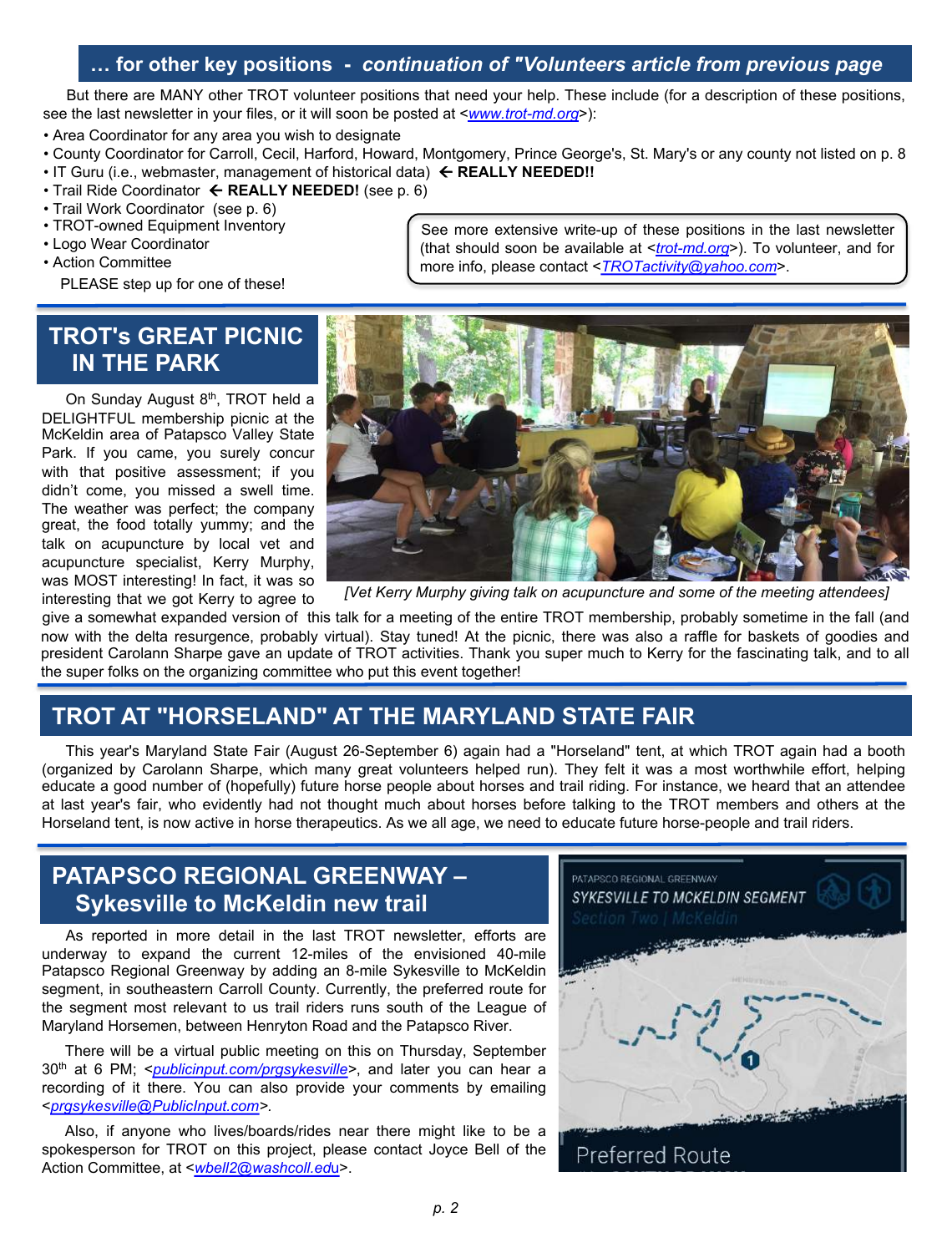### **FASCINATING TROT MEMBERSHIP SURVEY**

Wanting TROT's actions to reflect the membership's desires, the membership was sent a survey asking your feelings on: 1 wearing helmets when riding at TROT events, 2- TROT again offering a membership directory, 3- the importance of potential TROT activities, and 4- preferred method(s) of contact. This survey, sent out on July 21<sup>st</sup> and open for 28 days, had a gratifyingly high response rate (well over 40%). TROT's membership has significantly turned over since such topics were last surveyed, and it is impressive how cohesive and consistent the membership's feelings remain on most of these issues. Once some IT glitches are resolved, the results of the entire survey, including all responders' individual comments (with names and address information excluded), should be posted on a members-only section of TROT's website. But until then, here are the key results. In all piecharts, **blue = "yes"**, **red = "no"**, and the small wedges of other colors = specific "other" responses. And since the red and blue look about equally grey if printed on some black and white printers, I added "yes" and "no" to the pie chart wedges, too.



What do you think TROT's obligations are as a trail riding and advocacy organization regarding helmet use? *[85 different, specific, very thoughtful answers to this question were received]*



#### **Topic 3: Importance of Activities**

Rate each of the following based on how important you think it is that TROT conduct the activities on a scale of 1 (**not important = left, blue bar**) to 5 (**very important = right, purple bar**).



If you chose trail and open space advocacy, often getting membership to work together on writing or calling campaigns, showing up, and helping raise funds for things like horse engineered bridges can be effective. Do you want to be notified about issues or venues where our advocacy can help to save or create trails and open space?

**blue = "yes"; red = "no"**

[84.3% "yes" plus two "other" answers effectively yes make over 86% "yes"]

*[continued on next page]*

**yes**

84.3%

**no**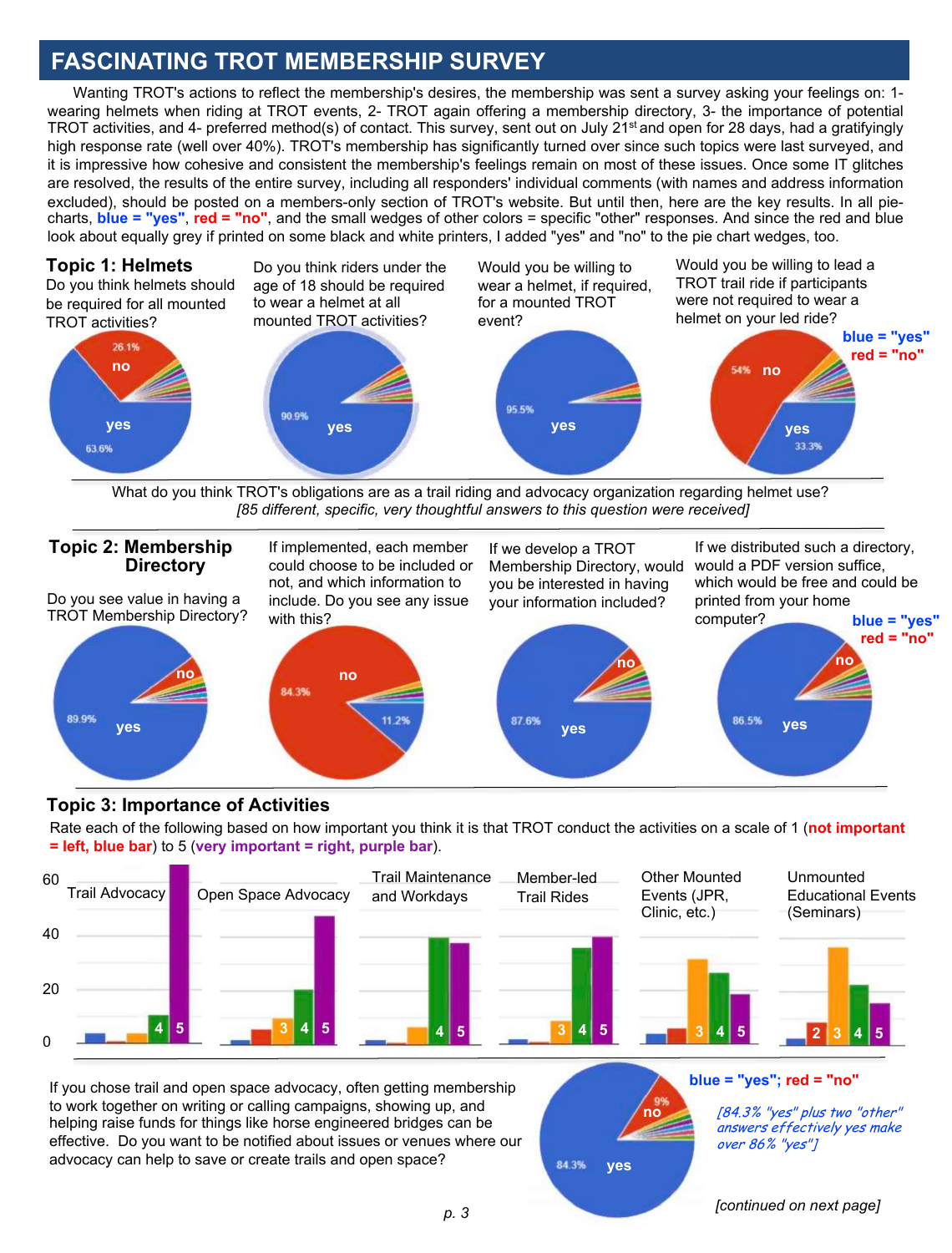#### *continued Topic 3: Importance of Activities*

Sometimes the TROT board must act quickly to impact an area of concern. As a TROT member, would you feel comfortable allowing the TROT Board to automatically take action on things that fall into these general areas without petitioning the TROT members first? blue (left) = "ves". red (middle) = "no". orange (right) = "undecided" ("un") members first? **blue (left) = "yes"**, **red (middle) = "no"**, **orange (right) = "undecided" ("un")**



#### **Topic 4: Contact Preferences**

| ۷J<br>0               | ga                                                                                                                                                                                                                                                                                                                                                     | $\overline{S}$<br>$\Xi$ | <b>Sal</b>                      | စ္မ                                    | <b>Sev</b>       | yes            |         | <b>ves</b>                 |
|-----------------------|--------------------------------------------------------------------------------------------------------------------------------------------------------------------------------------------------------------------------------------------------------------------------------------------------------------------------------------------------------|-------------------------|---------------------------------|----------------------------------------|------------------|----------------|---------|----------------------------|
|                       | all issues related to horse trails, open space, and opposing Sunday hunting are >75% "yes"<br>Are there any areas, in addition to those listed in the previous question, that you would like to provide advance approval to the                                                                                                                        |                         |                                 |                                        |                  |                |         | $>50\%$ <sup>1</sup> "yes" |
|                       | TROT Board to act on your behalf? [21 different answers were provided]<br><b>Topic 4: Contact Preferences</b><br>Rate your preference for how TROT should reach the membership. Select your response based on the scale of 1 to 5 where<br>1 (left, blue) means you do not use this method and 5 (right, purple) means you rely solely on this method. |                         |                                 |                                        |                  |                |         |                            |
| Email<br>60           | Newsletter                                                                                                                                                                                                                                                                                                                                             | TROT's<br>Website       | Facebook -<br>TROT<br>Community | Facebook -<br><b>TROT</b><br>Nonprofit | Text<br>Messages | Phone<br>calls | Twitter | Instagram                  |
| 40<br>20 <sub>1</sub> |                                                                                                                                                                                                                                                                                                                                                        |                         | Page                            | Org. Page                              |                  |                |         |                            |
|                       |                                                                                                                                                                                                                                                                                                                                                        |                         |                                 |                                        |                  |                |         |                            |

The TROT board has not yet discussed how the outcome of this survey will mold TROT's activities and advocacy, which surely should reflet the members' desires (and were in part put on hold this year, pending determining current members' feelings). Stay tuned! Happily, a diligent TROT member with experience in assembling membership directories has already volunteered to spearhead this effort, so hopefully that can move forward rapidly.

### **REQUESTED INPUT ON POSSIBLE HELMETS FOR MINORS LEGISLATION**

Spearheaded by Delegate Mary Lehman, the 21<sup>st</sup> delegation in Annapolis is considering proposing legislation requiring minors to wear helmets when riding horses, possibly limited to riding on public lands and possibly exempting shows in disciplines where helmets are traditionally not utilized. [Note that for years, Maryland has had such a helmet requirement for minors riding bicycles.] Back in June, Delegate Lehman asked TROT, the Maryland Horse Council, and other organizations for their members' input on such proposed legislation. Many of you may have already responded to the MHC's membership survey on this, in which nearly 90% of the responders favored such legislation -- so the MHC is already working with Delegate Lehman to draft the text.] The majority of the TROT board wanted to defer asking our members until after receiving and analyzing the results of the abovesummarized survey -- which showed over 90% of TROT responders (which numbered well over 40% of TROT's thenmembership) feel riders under the age of 18 should be required to wear a helmet at all mounted TROT activities. We now want to ask TROT members for any specific input they may have about this proposed legislation, which we would share with Delegate Lehman; please send any comments to your newsletter editor (Barbara Sollner-Webb, <*[bsw@jhmi.edu>](mailto:bsw@jhmi.edu)*) or tell me by telephone (301-604-5619).

#### **EASILY MAKE MONEY FOR TROT**

#### *from Ivy Smink*

TROT is now registered with AmazonSmile as a 501(c)(3) charitable organization! AmazonSmile will donate 0.5% of eligible purchases to TROT. It is an easy way to donate to TROT at no cost to you while you shop for the things you need. How to donate: Activate <*[smile.amazon.com](http://smile.amazon.com/)*> through your web browser at shop AmazonSmile. Before shopping select "Trail Riders of Today" as your charitable organization. Now, start shopping! Shopping AmazonSmile will have the same prices and selection as <*[Amazon.com](http://amazon.com/)*> but with the added benefit of the ability to donate to charitable organizations.

Thanks to several astute TROT volunteers for suggesting this.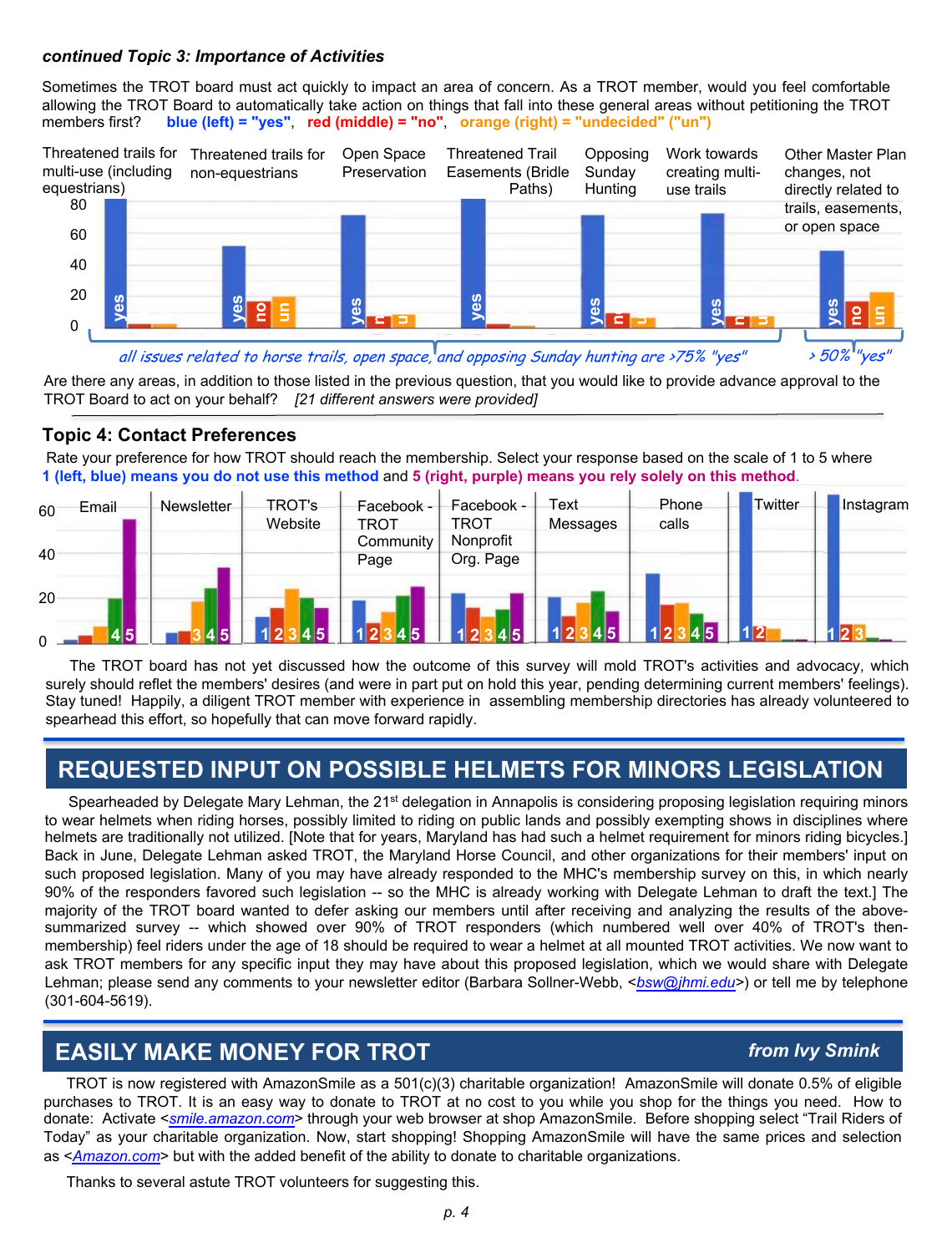### **LETTER FROM THE MARYLAND HORSE COUNCIL TO TROT's MEMBERSHIP ON POSSIBLE TRAIL ACCESS LEGISLATION**

#### Dear TROT members,

As many of you will have seen in recent issues of The Equiery, the Maryland Horse Council (MHC) convened a task force over the summer to advise the MHC Government Relations committee on issues related to the shared use of public land. TROT's own Joyce Bell is an active – and exceptionally valuable – member of our task force.

One of the task force's proposals to the Government Relations committee was to pursue legislation requiring anyone who leases Department of Natural Resources (DNR)-managed property to mow and maintain a border around the leasehold to allow the public to access trail heads and to help first responders reach trail users in need. Current DNR leases sometimes require an access border and sometimes don't, and because there is no statutory requirement that they do, DNR's policies are subject to change at any time depending on the priorities of DNR leadership.

We are happy to report that MHC's Government Relations committee has secured a sponsor for legislation to make access borders a statutory requirement and thus not subject to enforcement discretion of DNR. The intent of the legislation will be for: *... any agricultural lease(s) on DNR-managed properties – including parks, forests, wildlife management areas, natural environmental areas, natural resource management areas, and Maryland wildlands – require tenants to mow and* maintain a border around the leasehold sufficient in size to permit unobstructed access to trail heads by trail users and *first responders.* The potential legislation is now working its way through the General Assembly's drafting process, and we expect it to be pre-filed and ready to go on the first day of the 2022 session.

This autumn, MHC will be reaching out to first responder organizations as well as non-equestrian users of the trail systems to ensure robust, multi-user, public support for access borders. We would and will be most grateful for TROT's willingness to join us in our outreach effort. And we are cautiously optimistic that access borders will be non-controversial and possibly even a fairly easy legislative lift. One can always hope!

Happy trails to you all. [from] Kimberly K. Egan, MHC Co-President (also a new TROT member)

#### **SPEAK OUT ON A PRECEDENT CONVERTING SUPPOSEDLY "PRESERVED" AG LAND INTO DEVELOPED LAND**  *from members of the Action Committee*

As discussed in the previous TROT newsletter, the Erickson project is a policy-changing intensification plan spearheaded by a number of well-connected Howard County developers to put a high intensity "Senior community" (1400 dwelling units plus other stuff) at the corner of Rt 108 and Sheppard's Lane in Clarksville -- on land west of Rt 108 that is part of the middle Patuxent headwaters. Historically, this land has been in "agricultural preservation," part in the State's supposedly "permanent" agricultural preservation program. Somehow, a couple of years ago, that land -- prime preserved farmland (and thus developable land) - was "magically" released from that program and "swapped" for undevelopable land. Based on a 2017 change to the State ag preservation program, opponents to the Erickson project see the placement of this project as the critical first step in starting to turning the primarily agricultural western half of Howard County into development corridors, through release from ag easements.

It is hard to provide a precise update on this project because as far as we can ascertain, no private citizens know where the project stands. The case was "closed" in the summer, and under County regulations, once a case is "closed," the proposed project cannot be modified, with the only thing left in the proceedings being for the deciding body (here the County Council acting as the Zoning Board) to make a decision approving or rejecting the zoning for the project. However, in this land deal, after the case was "closed," the developers requested a major modification to the project. Although the Council formally rejected this in a public proceeding, now it appears that the "Plan" that the Council will eventually vote on is essentially the developers' modified "Plan," which the Council just formally rejected. Who knows?

One thing that can be definitively said for the proposed project is that the entire approval/denial process, from 2017 on, has been fraught with "procedural irregularities." Two current County Council members, Liz Walsh (Elkridge) and Deb Young (Columbia), both attorneys, have struggled tirelessly -- but unfortunately usually not successfully -- to make sure the process has had a bit of fairness and due process. The other three members, Christiana Rigby (Columbia), David Youngman (western Howard County) and Opal Jones (Columbia), seem much more inclined to get this project approved, regardless of the legal requirements and fairness of the process. Because of Zoning Board rules, you cannot explicitly mention the Erickson project to the councilmembers. But if you are concerned about protecting ag land (in Howard County, which could well become a precedent to other regions of the state) and about procedural fairness -- whether you are a Howard County resident or not - contact each of the above Council members (addresses easy to pull up on Goggle) and tell them what is important to you, as revisions to the Howard County General Plan are currently in the works. The Erickson project appears a critical foot in the door in facilitating sweeping land use changes on vast areas that are in supposedly "permanently preserved" farmland and open space.

### **NICE CALL-OUT FOR HORSES**

Hopefully everyone noticed in "Destination Maryland: the Official Maryland Travel Magazine", a fairly thick booklet that recently arrived in the mail, right after the contents is a full-page ad for Maryland horses and equestrian sports, especially trail riding! Good horse PR! The top of that page is shown here.  $\rightarrow$ 

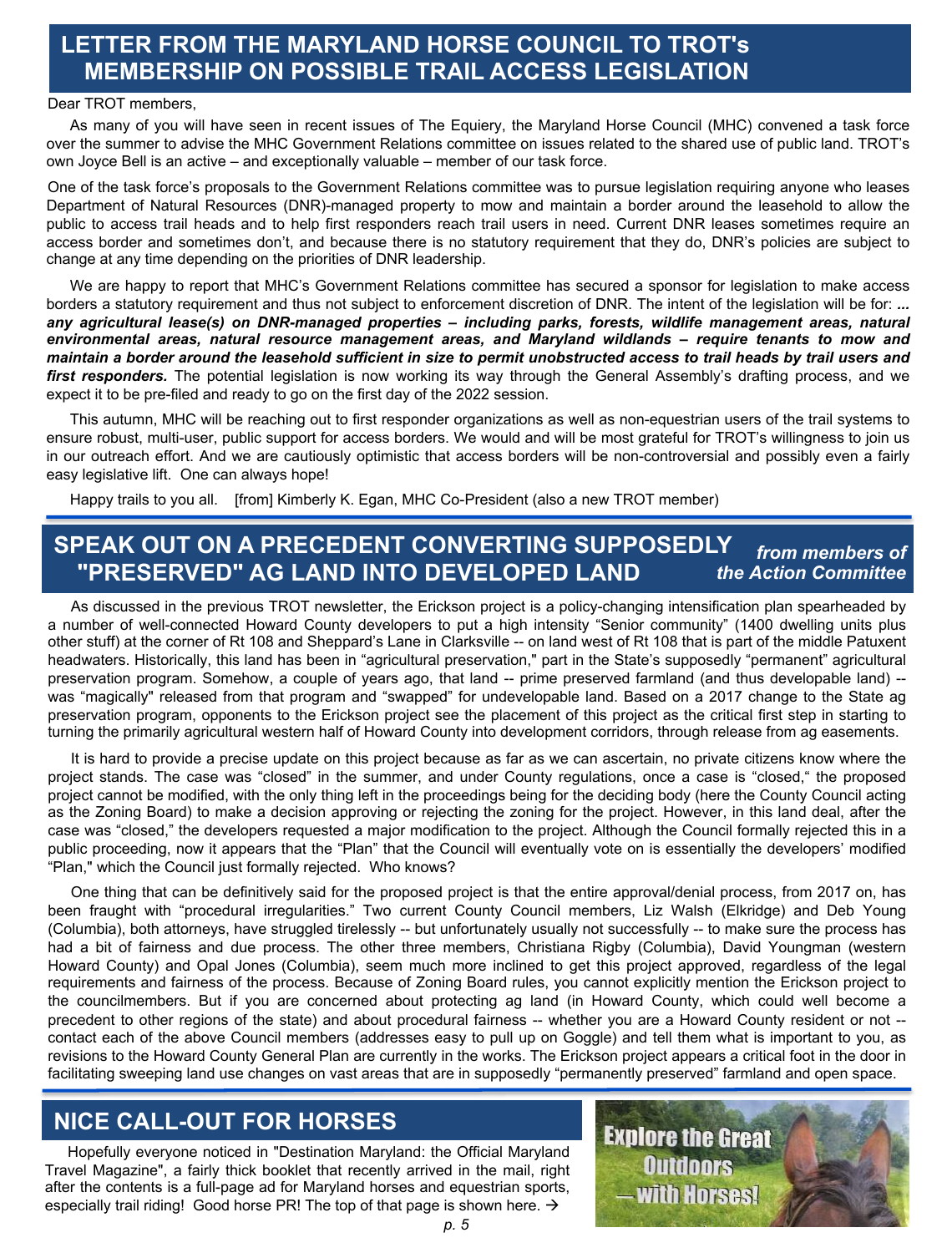## **TROT TRAIL RIDES** *from Barbara Sollner-Webb, past trail ride coordinator*

Unlike previous September TROT newsletters, which always had multiple pages reporting recent TROT trail rides, since the last newsletter there was only one TROT ride. But it sure sounds great, a "pony swim"! (see below). The ride I was going to lead (at Fairland Regional Park in eastern Montgomery County), was unfortunately rained out. [And lacking contact info, I could not email or phone TROT members to try to set up more rides.]

#### **Past Ride: Pony Swim at High Tide Farm** *from ride leader, Carolann Sharpe*

On August 15<sup>th</sup>, TROT hosted a PONY SWIM at High Tide Farm in Pasadena, for the third time. This is the perfect place to test out what your horse's opinion of "Swimming" and water is. We had over 20 riders, and in that mix was a group of eight teens and their riding instructor. As much as my horse Ares and I LOVE swimming and this location, listening to the children giggle and screech with delight was 10 times more fun. After the two hours of water play, against the beautiful blue sky dotted with white clouds, and power boats and sail boats just yards away from us, we sat down for snacks and drinks and talked about our amazing day and our equine partners in crime. This is what living is all about!. Join us next year – or call High Tide Farm to schedule your own weekend adventure.



### **Upcoming Trail Ride: Wye Island, Sunday, October 17th**

*from ride leader, Joyce Bell*

The Wye Island Trail Ride will be about 2-3 hours. Depending on the time frame, lunch might be on the trail or back at the trailers, but if you pack a lunch, you'll be covered either way. This ride will accommodate all riding levels. There will be opportunities for horses to break off from the group to move out and then rejoin the group. This is a great ride for green horses - no surprises: flat ground, grass, fields, dirt road. Sorry, water is not available. Contact Joyce at <*[wbell2@washcoll.edu>](mailto:wbell2@washcoll.edu)* for more information, including to learn the starting time and meeting location, and to sign up.

### **TROT Trail Ride Coordinator Needed – PLEASE volunteer**

TROT is looking for a trail ride coordinator, ideally someone who can use social media to schedule rides. For decades TROT had a robust trail ride program, and it would be super for someone to revive that. PLEASE volunteer at <*[trotactivity@yahoo.com](mailto:trotactivity@yahoo.com)*>.

#### **TRAIL GUIDES**

TROT does have "Trail Guides", thoughtful TROT members who have volunteered to show other TROT members their favorite trails on an individual basis. See the previous newsletter for a listing of the venues that are covered by this program, with the contact info to reach each trail guide. But many venues are not now covered, so PLEASE volunteer to be a Trail Guide for your favorite venue. Contact <*[bsw@jhmi.edu>](mailto:bsw@jhmi.edu)* or 301-604-5619 to volunteer.

### **TRAIL WORK FOR ALL TROT RIDERS**

TROT encourages all TROT members to do AT LEAST four hours of trail-related work this season. It can be as easy as breaking branches and clipping vines while you ride. Please report your work hours to <*[trotactivity@yahoo.com>](mailto:trotactivity@yahoo.com),* giving your full name and the location and date of the work. These self-reported volunteer hours will be relayed to the park officials and are important as they generate increased funding for the parks (as well as creating kudos for TROT members)!

TROT is also hoping that someone will volunteer as Trail Work Coordinator, another VERY important position, key to TROT's mission to maintain sustainable trails. Please consider volunteering, at <*[trotactivity@yahoo.com>](mailto:trotactivity@yahoo.com)*!

### **SAD NEWS: WESTMINSTER HAY ACTION ENDS** *info from Judy Thacher*

Judy sent the sad news that the decades-old hay auction in Westminster, where so many of us have gotten hay in past years, is no longer happening. It is the end of an era!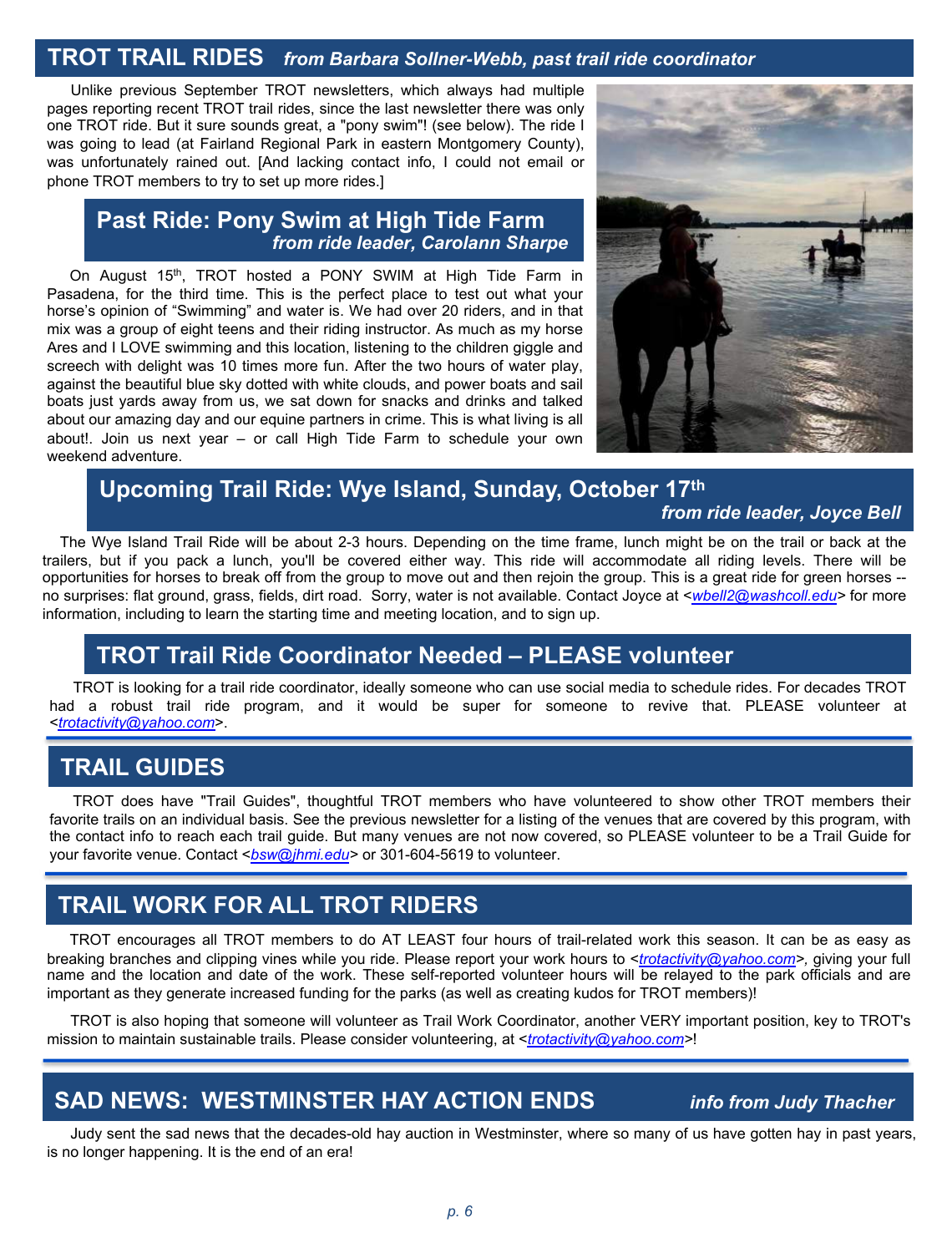### **COUNTY and AREA COORDINATOR REPORTS**

When TROT started back in 1980, and for many years thereafter, TROT's membership and advocacy activities covered a small enough geographic area (eastern Montgomery and Howard counties plus northeastern Prince George's County) that all members knew about and rode in basically the entire area that TROT covered. But as TROT expanded north, west, east and south, extending to most Maryland counties and a bit into neighboring states, no single TROT member can possibly know all the areas and venues that TROT covers, and certainly not their potential threats and possibilities. Thus, the County and Area Coordinators were instituted, to work with local members and be the "eyes and ears" on the ground. Only by knowing early-on about threats to, and possibilities for, trails and open spaces, and in a timely manner sharing those insights with other members who care and are willing to get involved, can TROT's great legacy of outreach and activism for open spaces and trails continue to be effective. Indeed, such local action is the backbone of TROT, illustrating the old adage: "think globally but act locally".

TROT has had – and continues to have – some outstanding County and Area Coordinators who have done fantastic things for their local trails and open spaces. But far too many of these very important positions are now vacant. So we sometimes do not learn about threats to trails, or possibilities of expanding new trails to also include equestrian use, until it is too late. For instance, the long-time equestrian use at Greenbelt Park was lost a few years ago when TROT did not have a coordinator covering that area to learn about and report that threat before it became a fait accompli. Hopefully you are now thinking that you might like to volunteer for this critical role. But if you are hesitant because your county seems larger than you feel you could stay abreast of, TROT encourages you to become an "Area Coordinator", defining the boundary of this area (which can be simply the areas in which you generally ride). So please volunteer, at <*[trotactivity@yahoo.com>](mailto:trotactivity@yahoo.com)*!

**Report from Carroll County:** In addition to her other TROT roles, Ivy Smink kindly offered to temporarily step in as a Carroll County Coordinator, and reports:

**Gillis Falls Trail:** Carroll County Department of Recreation and Parks (CCRP) held a meeting 8/13/2021 to provide an update on the Gillis Falls Trail Project. Initiated in 2005, it has now received funding from the 2020 5-year plan. The proposed 1.1-mile trail, designated for hiking, biking, and equestrian use, will consist of a 10-foot wide, stone dust base trail connecting Salt Box Park Center and the Carroll County Equestrian Center. No motorized bikes or ATVs will be allowed, in keeping with the CCRP management regulations. Three bridges are planned along the trail to cross over streams and marshy areas. Phase I will focus on the planning of parking & trail development with a target of summer 2022 for trail construction. Phase II will focus on overflow parking at the Salt Box Park. CCRP is seeking suggestions from the community for bridge coating material to offset any slipperiness from mold and mildew accumulation due to the moist woods environment. Send suggestions to: <*[ccrec@carrollcountymd.gov](mailto:ccrec@carrollcountymd.gov)*>. Attention Wm. Broze, Park Development Manager or Jeff Degitz.

**Union Mills:** The facelift continues at the Union Mills trails. The parking lot on the north end at Kowomu Trail has been enlarged and can now hold about 10 of 5<sup>th</sup> wheel trailers, if skillfully parked. There is a mounting block near the picnic table. The major trails are name-labeled (some short cuts are still unmarked). All access gates have been numbered. The park perimeter or outer-most equestrian trail is marked in white. The green trail starts at Kowomu parking lot and crosses the park diagonally to the south side boulevard trail (marked white). Trail marking will continue into the fall. An updated map is still in the planning phase. Volunteers are still needed to keep the trails open. Visit Carroll County Equestrian Council <*[www.carrollcountycouncil.org](http://www.carrollcountycouncil.org/)*>.

**Report from Montgomery County:** In addition to her other TROT roles, Christina Micek kindly offered to temporarily step in as a Montgomery County Coordinator, and reports:

**Little Bennett** Slippery Bridge issue: Our member Leslie Prevost reported slippery bridges at Timber Ridge, Browning Run (golf course side of Clarksburg Rd), and Sidewinder Trails. Our board member spoke to Montgomery County Parks, and will be submitting a grant proposal to the Maryland Horse Industry Board to purchase and apply Deck Correct by Cabot to the bridges. We hope to partner with M-NCPPC to have an equestrian led volunteer session to get this work done if we are successful in securing the grants. Editor's note: this is a GREAT service that Christina is doing for TROT and trail riders!

**Black Hills Regional Park**: M-NCPPC is currently requesting the Planning Board to approve purchase of the Dice Property to create a new parking lot on Clarksburg Road to make a safer entrance to Cool Springs Run Trailhead. We asked if this is approved, to consider adding space for trailer parking and equestrian safe entry to the trails (<*<https://tinyurl.com/772eu5z7>*>).

**Meadowbrook Stables**: recently added 118kW solar panels to their new covered pavilion. They then requested an extension of their lease until 2041 so the solar project could seek appropriate financing. This project helps Montgomery County meet their clean energy goals and demonstrates the park's commitment to sustainable agricultural businesses.

**Ten Mile Creek:** The Planning Board recently denied the Friends of Ten Mile Creek and Montgomery Countryside Alliance's bid to protect the Ten Mile Creek critical watershed from Pulte Homes site plan as written. The issue for the two groups was to decrease the square footage and placement of impervious surfaces. Their main request was characterized as reconfiguring two cu-de-sacs away from sensitive tributaries. The vote was 3-1. Casey Anderson addressed the concerns at length at the end of testimony in favor of the development, and was quite interesting. Friends of Ten Mile Creek is evaluating legal options. You can watch the proceedings here: <*<https://tinyurl.com/tphzjnr4>*> Item 11.

**Report from Baltimore County:** Priscilla Huffman, prior president and long-time Baltimore County Coordinator, reports:

Recent storms with high winds left many trees down near our local Gunpowder trails. We have been in touch with our park ranger about the trees across our riding and hiking trails. There is an active MD Park Service crew that will chain saw these once we send them the GPS coordinates and pictures. *[continued on next page]*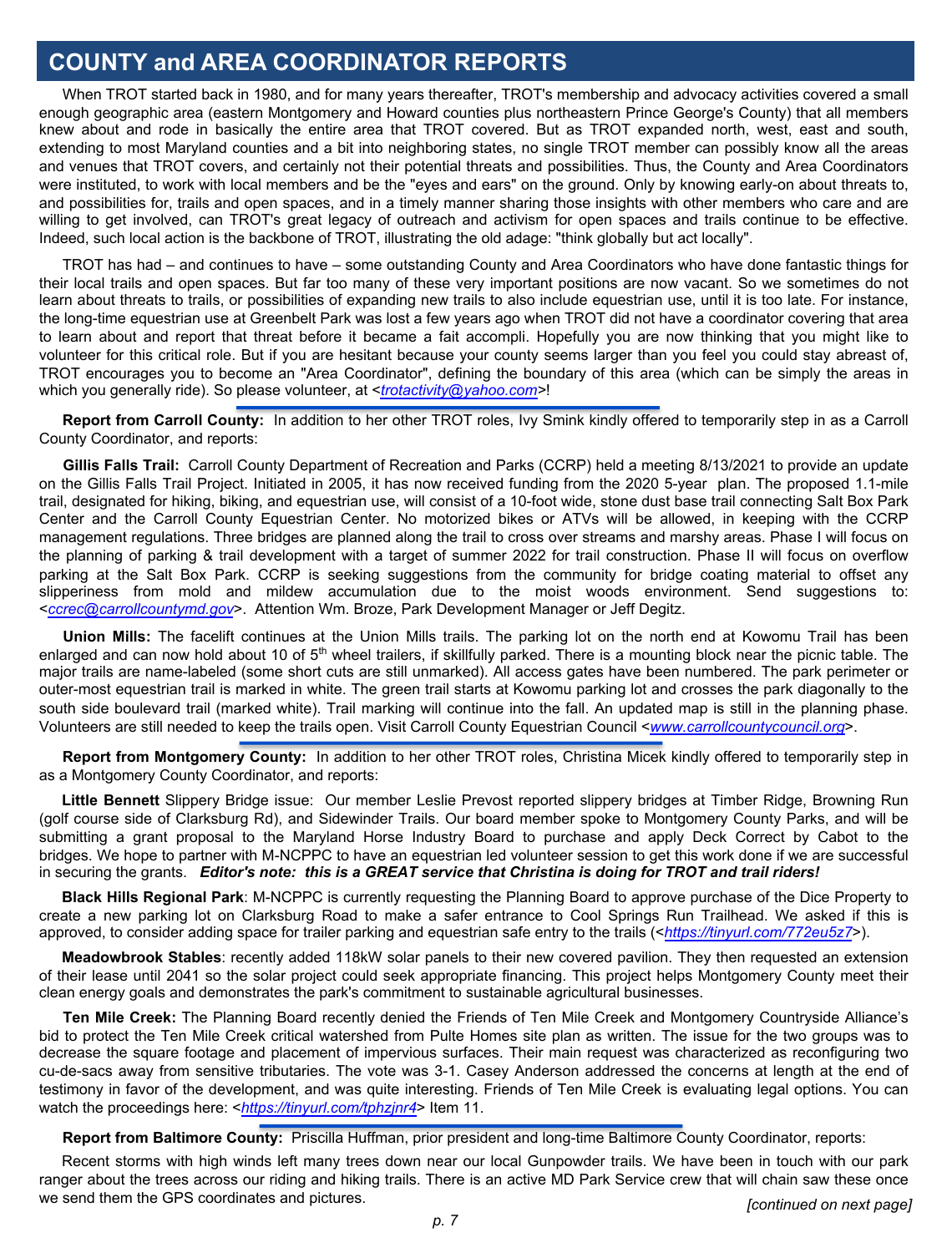A few TROT members in the Gunpowder area work consistently keeping overgrowth cut back from the trails - both from horseback and on the ground. A very large tree had been blocking the Bunker Hill/Mingo Forks trails but we have received just as this newsletter is going to print that the tree has been cut and the trail opened. Kudos to the park crew for being so responsive!

If you are looking for trails where you can move out, the Torrey C Brown trail (formerly North Central Railroad - NCR trail) is a good choice. This trail begins at Ashland Rd in Cockeysville, north of Baltimore, and extends nearly 20 miles in Maryland, from Ashland Rd to the MD-PA border. The trail is 10 feet wide with a stone dust surface. The best place for trailer parking is the last parking area in Maryland off of Freeland Rd. Going south from the parking area, there are wide grassy strips for much of the trail. Going north there is more single-tracking. The trail continues 20 additional miles in PA and ends in York PA.

The Sweet Air trails in Harford County, part of Gunpowder Park, have some muddy areas but most trails are rideable. There is a park maintenance building located in that park which does an excellent job keeping trails mowed and maintained.

#### **Report from Laurel/Burtonsville Area**: from Area Coordinator, Barbara Sollner-Webb:

WSSC continues to be a great partner, encouraging residents to enjoy WSSC's outdoor treasure, the Rocky Gorge Reservoir - and its wonderful 18-mile equestrian trail, which they are now maintaining, too. We had hoped to this year again offer the WSSC Watershed crew an appreciation luncheon, but because of COVID they prefer to defer this until next spring at the earliest. Stay tuned, for we will be hoping TROT members will join in this event.

### **WHO's WHO IN TROT**

| <b>POSITION</b><br><b>President</b><br><b>Vice President</b><br><b>Interim Secretary</b><br><b>Treasurer</b> | <b>NAME</b><br>Carolann Sharpe<br>Janet Whelan<br>Liz Ousley<br><b>Ivy Smink</b>     | <b>E-MAIL</b><br><trotpresident@gmail.com><br/><celticfrost214@gmail.com><br/><trotsecretary@gmail.com><br/><trottreasurer@gmail.com></trottreasurer@gmail.com></trotsecretary@gmail.com></celticfrost214@gmail.com></trotpresident@gmail.com>      | <b>PHONE</b><br>410-908-5599<br>410-790-1044<br>240-593-7002<br>443-974-5896 |
|--------------------------------------------------------------------------------------------------------------|--------------------------------------------------------------------------------------|-----------------------------------------------------------------------------------------------------------------------------------------------------------------------------------------------------------------------------------------------------|------------------------------------------------------------------------------|
| <b>Additional Board</b><br>members                                                                           | Barbara Sollner-Webb<br>Christina Micek<br>Joyce Bell<br>Meggan Whalen<br>Susan Gray | <bsw@jhmi.edu><br/><christina.micek@natgeo.com><br/><wbell2@washcoll.edu><br/><meggan.whalen@yahoo.com><br/><susan@campsusan.com></susan@campsusan.com></meggan.whalen@yahoo.com></wbell2@washcoll.edu></christina.micek@natgeo.com></bsw@jhmi.edu> | 301-604-5619<br>617-435-1187<br>410-820-6002<br>240-426-1655                 |
| <b>License Plate</b><br><b>Newsletter</b><br><b>Action Committee</b>                                         | Sandy Boyd<br>Barbara Sollner-Webb                                                   | <ridersandyboyd@yahoo.com><br/><bsw@jhmi.edu><br/>Barbara Sollner-Webb, Christina Micek, Joyce Bell and Susan Gray</bsw@jhmi.edu></ridersandyboyd@yahoo.com>                                                                                        | 301-257-5177<br>301-604-5619                                                 |
| <b>COUNTY AND AREA COORDINATORS</b><br><b>Anne Arundel</b><br><b>Baltimore</b>                               | Jacquie Cowan<br>Priscilla Huffman                                                   | <jacquiecowan@comcast.net><br/><priscillahuffman@verizon.net></priscillahuffman@verizon.net></jacquiecowan@comcast.net>                                                                                                                             | 923-6157<br>410-215-4979<br>301-646-4422                                     |
| <b>Frederick</b><br>Laurel/Burtonsville<br>Queen Anne's<br>Talbot                                            | Deborah Wagner<br>Barbara Sollner-Webb<br>Joyce Bell<br>Joyce Bell                   | <bsw@jhmi.edu><br/><wbell2@washcoll.edu><br/><wbell2@washcoll.edu></wbell2@washcoll.edu></wbell2@washcoll.edu></bsw@jhmi.edu>                                                                                                                       | TEXT: 301-233-7738<br>301-604-5619<br>410-820-6002<br>410-820-6002           |

*Please, TROT members in Carroll, Howard, Montgomery, and Prince George's counties as well as other counties not listed above, consider volunteering as TROT's coordinator from your county – or define some* area that you feel comfortable getting more involved with and volunteer to be its coordinator! (see page 3).

#### **Get Your TROT License Plates** *from Sandy Boyd, License Plate Guru*

Have you considered getting a TROT license plate? What better way to show your enthusiasm for horses and educate the public about TROT at the



same time! For a one-time fee of \$25, you can enjoy a lifetime of having a TROT license plate. The application process is very easy; within a few weeks you'll have your own gorgeous TROT license plate. Please contact me at <*[ridersandyboyd@yahoo.com](http://ridersandyboyd@yahoo.com)*> or call/text me on 301-257- 5177, and I will help you with the process.

#### **TROT INFORMATION**

**TROT Website: <***[www.trot-md.org>](http://www.trot-md.org/)*

- **TROT has two Facebook pages;**
- **(1) the "official" page for members:**
- <*[www.facebook.com/Trail.Riders.of.Today>](http://www.facebook.com/Trail.Riders.of.Today) and* **(2) the "community' page:**
- *[<www.facebook.com/groups/127953560568829/>](http://www.facebook.com/groups/127953560568829/)*
- **TROT Newsletter archives**: *<www.trot-md.org/newsletter>* Barbara Sollner-Webb, newsletter editor *(<bsw@jhmi.edu>*)

#### **The Newsletter Needs Your Input**

Please, send information, news and photos for the newsletter to the editor, at <*bsw@jhmi.edu*>.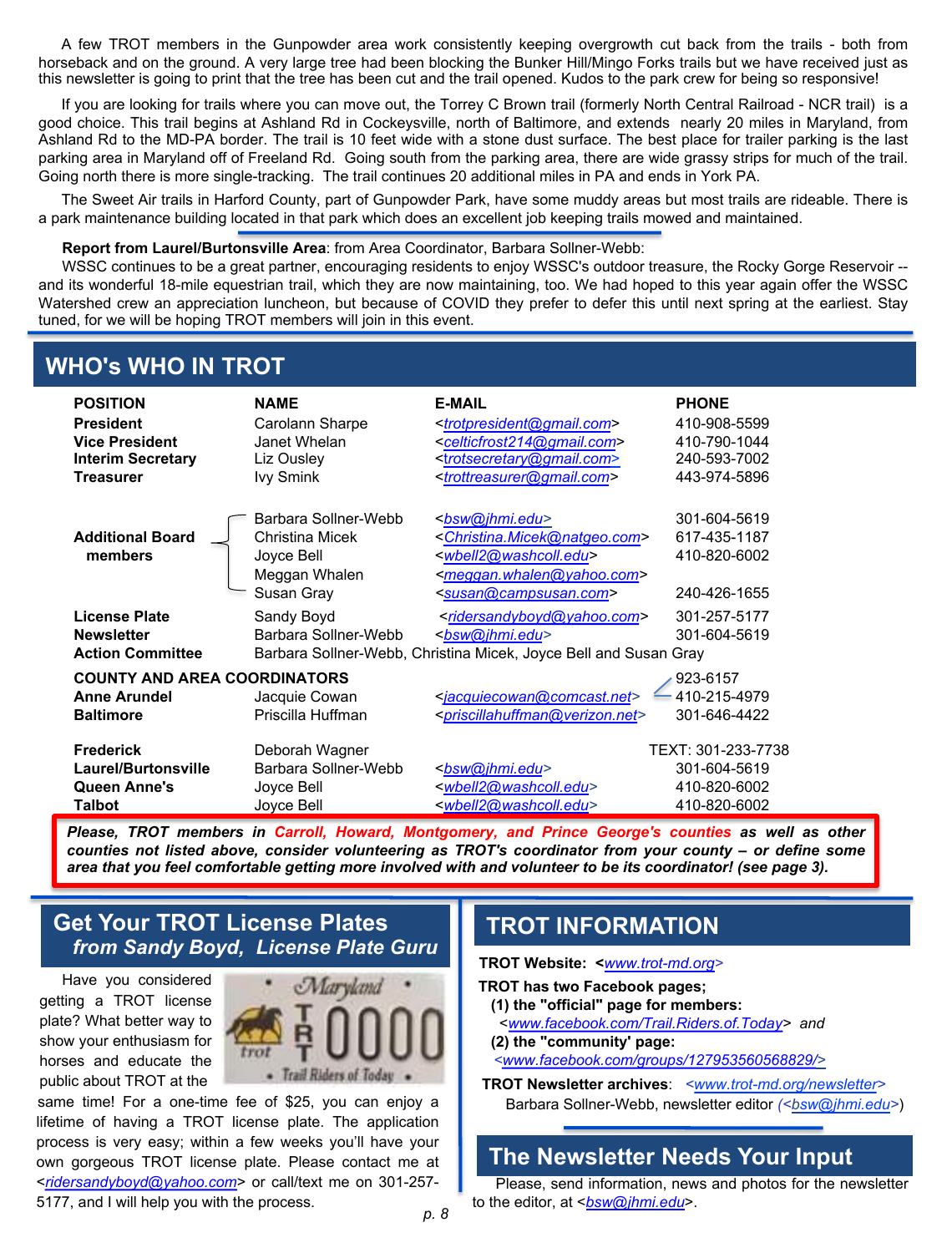### **INTERESTING INFORMATION ON POISONOUS PLANTS** *info from Judy Thacher*

Judy kindly provided a link to a valuable article on plants that are toxic to horses – a very worthwhile read! Thanks, Judy! <*[https://equusmagazine.com/horse-care/10-most-poisonous-plants-for-horses-8208?li\\_source=LI&li\\_medium=m2m-rcw-equusmagazine](https://equusmagazine.com/horse-care/10-most-poisonous-plants-for-horses-8208?li_source=LI&li_medium=m2m-rcw-equusmagazine)*>.

### **SOME FAVORITE AREA RIDING VENUES**

The Equiery's September issue (available at <*[https://equiery.com](https://equiery.com/)*> is devoted to "Exploring Maryland Trails" and among other interesting articles, has surveyed readers for their favorite Maryland riding venues. They are: Fair Hill, Patapsco Valley State Park/McKeldin area, Morgan Run NEA, Gunpower Falls/Graham Equestrian Center, Gunpower Falls/Sweet Air, Rosaryville State Park, Little Bennett Regional Park, Patuxent River State Park/Annapolis Rock, Schooley Mill Park, and Patuxent River State Park/Avalon area. Notably, these are all venues where TROT has held rides in the past.

### **CLASSIFIED ADS**

To place a newsletter ad, email <*bsw@jhmi.edu>.* **TROT Members** can place one 100-word or business card-size ad in each issue **FOR FREE**! What a great deal! It will run in one issue unless you notify the editor that you want it to run again. TROT members wanting to run a larger ad get that \$6 off its rate (listed below).

#### **Ad rates for non-members and larger ads:**

| 100 words            | \$6 (each additional word - \$0.10) |               |      |  |
|----------------------|-------------------------------------|---------------|------|--|
| <b>Business Card</b> | \$6                                 | $1/4$ page ad | \$25 |  |
| $1/2$ page ad        | \$40                                | Full page ad  | \$75 |  |

#### **Great Organically-Raised Farm Products** *from Leah Mack*



**FOR SALE: 100% grass fed beef (ground beef \$6.99/lb) & pastured, soy-free, corn-free eggs (\$6/doz). Beef halves and whole lambs in fall. Organic practices. Pick up at my farm in Libertytown, MD or I can bring to a TROT ride. Leah Mack <***[1ecofarmer@gmail.com](mailto:1ecofarmer@gmail.com)***>,** *[grazydays.com](https://nam02.safelinks.protection.outlook.com/?url=http%3A%2F%2Fgrazydays.com%2F&data=04%7C01%7Cbsw%40jhmi.edu%7Cb71ef00eb0014d32ce9e08d8f2fc3895%7C9fa4f438b1e6473b803f86f8aedf0dec%7C0%7C0%7C637526512389368734%7CUnknown%7CTWFpbGZsb3d8eyJWIjoiMC4wLjAwMDAiLCJQIjoiV2luMzIiLCJBTiI6Ik1haWwiLCJXVCI6Mn0%3D%7C1000&sdata=xiJn2enDljAee3o6XBz%2FJnua%2F93j01ErZa8HeI70gF0%3D&reserved=0)*

### **Gaited Lessons w/ Jacquie Cowan**

Find Your Pleasure Gait with Jacquie Cowan, specializing in softly gaited horses for trail and show. I also help build your confidence and trail skills. Contact Jacquie at 410-923-6157 or <*jacquiecowan@comcast.net*>.

#### **A Vacation With Your Horse**



ENJOY 400 PRIVATE ACRES . 20 MILES OF TRAILS THRU FIELDS and FORESTS . on SIDELING HILL in WESTERN MARYLAND • 4-BDRM FARMHOUSE with BARN/PADDOCK

*<mailto:kathy@valleymeadowfarms.com>* 301-678-6584 -- Hancock, MD *<http://valleymeadowfarms.com/>*





#### **Horse Blanket Wash/Repair** *from Roxy Baldwin (Sweet Rock Stables, a MD Horse Industry Horse Discover Center, Manchester)*

Horse Blanket Wash/Repair. Free pick-up/delivery available for six or more. Price sheet & more info from 410- 374-3870 or <*[Roxy@SweetRockStables.com>](mailto:Roxy@SweetRockStables.com).*

# **SPECIAL THANKS!!!**

Big thanks to the swell folks who contributed articles and other information to the newsletter! Readers highly appreciate these contributions by TROT members! [So please keep them coming!]

And ENORMOUS appreciation for most helpfully proof-reading the draft text goes to Ivy Smink, Carolann Sharpe, Priscilla Huffman, Judy Thacher, Jennifer Bajackson and Denis Webb. You guys are wonderful!